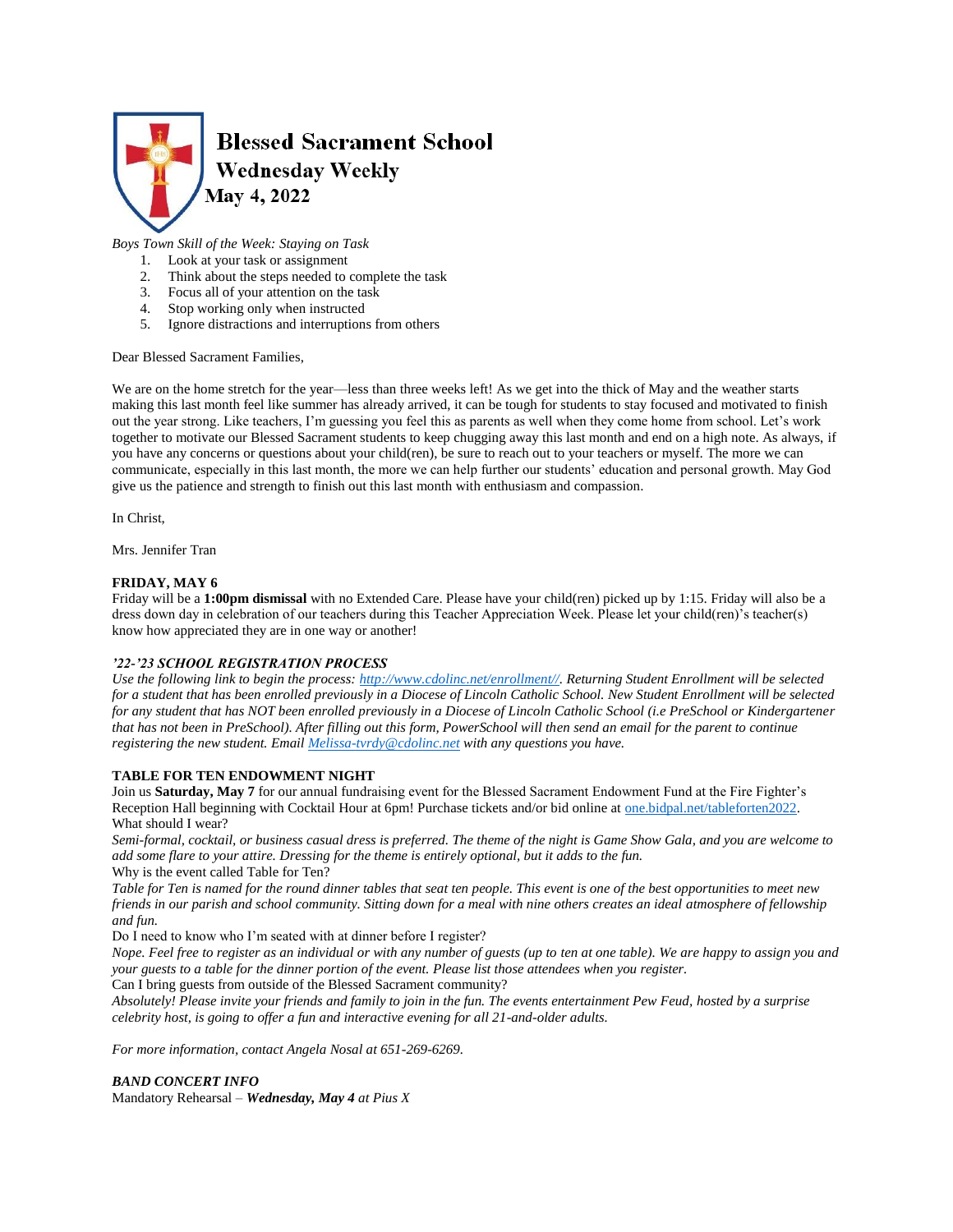*6:00-6:40 – Beginning Band 6:45-8:00 – Advanced Band*

Mandatory Concert *– Thursday, May 5 at Pius X 6:40 – Students arrive 7:00 – Concert Starts*

Dress Code *(concert): School Uniforms. Pants and Polos preferred. Leggings need to be worn under skirts/jumpers. NO SHORTS. Band shirts will be allowed if they are done in time. What to Bring: Instrument and Music. Pius X has stands that will be available to use, but may need to be shared. If your student wants to be guaranteed their own stand, I suggest that they bring their folding stand from home.*

*Because we are changing the format of our concert, please plan for it to run a little longer than it has in years past. With transitions, I am expecting the concert to last around an hour (give or take).*

# *FIELD DAY VOLUNTEERS*

*We still have 11 spots open for Field Day volunteers needed. If you would like to help with our Backyard Olympics Field Day on the morning of Tuesday, May 24, please [sign up](https://www.signupgenius.com/go/805084CAFAE23A5FB6-field)!*

## **MENTAL HEALTH AWARENESS ARTICLE**

Attached is an article outlining some information, resources, and coping strategies that can be used both at school and at home to battle mental health issues. Please take a look!

# **GIRLS' CHOIR**

Final celebration Saturday, May 7: Welcome THIRD GRADE GIRLS! Our parish Girls' Choir sings one last time for this school year on Saturday, May 7. We meet in the choir loft at 4:15 pm for rehearsal and sing for the Mass at 5:30. This week we invite the 3rd grade girls (next year's 4<sup>th</sup> graders) to join in the fun! All 3rd through 8th grade girls are welcome—no previous experience is necessary—just a desire to sing praises to our loving God. Bring a friend along!

Warmest thanks to the girls who have shared their beautiful voices in worship this year. Thanks, too, to their families for supporting our music ministry!

Contact Hannah Jo Smith for more information: [hannahjosmith@yahoo.com](mailto:hannahjosmith@yahoo.com)

#### *JUNIOR HIGH DANCE*

*St. John's School Junior High Dance will now be on Friday, May 13. Your JH student should have received an invitation, which is all you need for admission to the dance.*

#### *JUNIOR HIGH ELECTIVES*

*We are looking for volunteers who may have a specific skill they would like to teach to our Junior High students once a week for 40 minutes. This could range from woodworking to scrapbooking. A teaching license/certificate is not required. Emai[l jennifer](mailto:jennifer-tran@cdolinc.net)[tran@cdolinc.net](mailto:jennifer-tran@cdolinc.net) if interested.* 

#### *VOLUNTEER MOVERS FOR MARKER BOARDS*

*Our new, beautiful glass marker boards arrive on Wednesday, May 25 (the day after the last day of school). Although our*  maintenance man, Sam, is a miracle worker; he will need help moving these boards to each classroom. Email him a[t sam](mailto:sam-hamilton@cdolinc.net)*[hamilton@cdolinc.net](mailto:sam-hamilton@cdolinc.net) if you are available and willing to help!*

#### *SCHMOKER READING PROGRAM*

*The Kit and Dick Schmoker Reading Program on East Campus is holding a Summer Session June 9-July 6, from 9:00-10:15am, Monday through Friday. If you are interested in registering your student for this program, please visit <https://cehsvl02.unl.edu/ccp/secd/readingcenter/app/index.php> to complete the application.*

#### *UNIFORM INFO FOR 22-23 SCHOOL YEAR*

- *Skirts/Squorts/Jumpers: They must be either the old or newer Blessed Sacrament plaid. The new plaid can be ordered throug[h Dennis.](https://www.dennisuniform.com/schools/PBL) This 2022-2023 school year will be the last time the old BSS plaid will be accepted—23-24 school year must be the new plaid. Skirts and jumpers should be no more than one inch above the knee, and shorts should be worn underneath in order for students to play freely and modestly during recess and PE. Leggings/tights worn underneath must be solid black, gray, navy, or white.*
- *Pants/Shorts: They must be khaki or navy, not excessively tight, and shorts no higher than mid-thigh. Pants/shorts are limited to one of the following: Dickies, Cat & Jack, Land's End, Dennis.* 
	- o *Pants or leggings under uniform bottoms must be worn November 1 through the end of February due to cold weather conditions.*